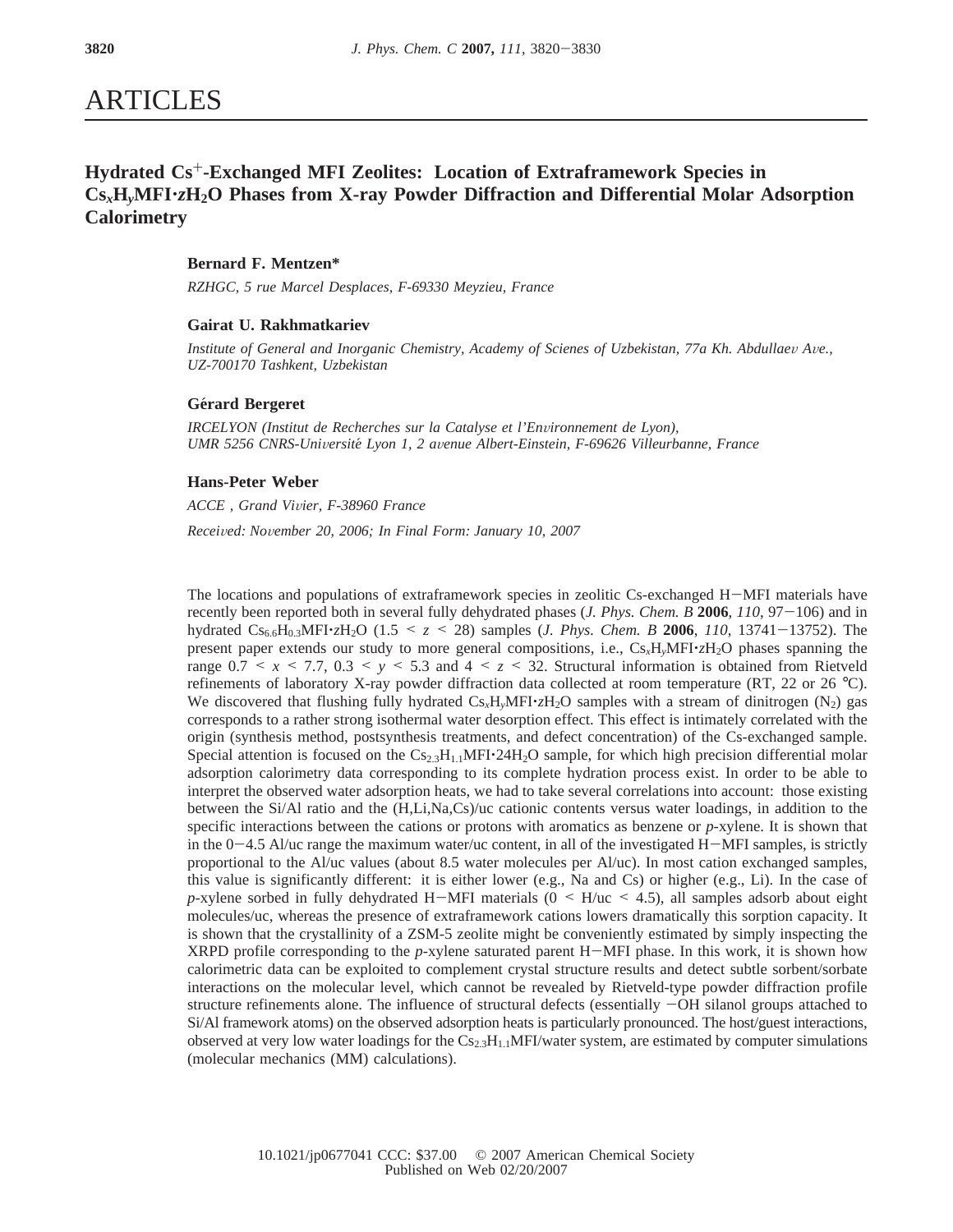#### **1. Introduction**

MFI-type zeolitic crystalline solids (silicalite, ZSM-5 and postsynthesis modified phases) are probably one of the most widely investigated microporous synthetic materials.<sup>1</sup> These materials belong to the pentasil zeolites group. Their framework structure is built up from  $5-1$  secondary building units (SBU). The pore system of this zeolite type consists of medium sized cavities, also known as channel intersections (sites I), which are interconnected through zigzag (also called sinusoidal) channel sections (ZZ, sites II) by 10-ring pore openings in the [100] axis direction and straight channel sections (SC, sites III) by 10-ring pore openings in the [010] axis direction. The labeling of sites I, II, and III corresponds to the chronological characterization by single crystal or powder X-ray diffraction structure refinements of extraframework guest molecules in lowaluminum containing MFI solids (genuine silicalites with Si/  $Al > 150$ ). For sites I and II, the best structure determinations correspond to the silicalite'**4**TPA2 (tetrapropylammonium structure directing template molecule located at the channel intersection) and silicalite'**8***p*-xylene3 (in ref 3 the XYL2 species is located in the zigzag channel section) complexes, respectively. For site III, the first unambiguous crystal structure determination corresponds to the silicalite'**8**benzene complex4,5 (one benzene species in site I and the second one in site III). The 10-ring pore openings in the MFI channel system range from almost circular (nonbonded framework O…O distances =  $8.45 \times 7.92$ Å)<sup>2</sup> to highly elliptical (O…O distances =  $9.23 \times 7.07$  Å) in a silicalite'**8***p*-nitroaniline complex.6 These 10-ring sections are also described in terms of kinetic diameter openings; in that case, the O'''O distances must be corrected for the van der Waals interaction distance of the oxygen atom, its commonly accepted value being 1.40 Å. In that case, the above-mentioned pore openings are  $5.65 \times 5.12$  Å for the circular section and  $6.43 \times 4.27$  Å for the elliptical one, respectively.

The MFI type framework is rather flexible. This flexibility is the direct consequence of specific host/guest interactions between the bare MFI framework and the extraframework species. For instance, in the ZSM-5<sup>-4</sup>tripropylbenzylammonium as-synthesized complex,7 the benzyl group located in the straight channel section (site III) causes an elliptical 10-ring pore opening deformation, since its kinetic diameter  $(6.0 \pm 0.2 \text{ Å})$ is significantly greater than that of a circular section (mean section ∼5.4 Å**).** The flexibility of the MFI 10-ring channel pore openings has recently also been observed in the case of Cs-exchanged ZSM-5 materials presenting Si/Al ratios and Cs/ unit-cell (uc) concentrations in the  $10-70$  and  $0.7-7.7$  ranges, respectively.8,9 Except for the lowest Cs/uc containing phase  $(0.7 \text{ Cs/uc})$ , all of the dehydrated<sup>8</sup> and hydrated<sup>9</sup> CsMFI type materials display strongly elliptical straight channel 10-ring pore opening deformations. It appears that the Cs cation, in its isolated or hydrated states, is the actual driving force for this unique effect. If this effect is easily conceivable for the hydrated phases, where the Cs2 (see ref 9) occurs as bulky hydrogen-bonded  $Cs<sub>2</sub>(H<sub>2</sub>O)<sub>5</sub>$  type clusters which run through the straight channel sections (shortest  $Cs1-Ow1 = 2.86$ ,  $Cs2-Ow1 = 2.86$ , and  $Cs3-Ow2 = 2.82$  Å distances, ref 9), it is less so in the case of isolated Cs cations, which are loosely bonded to the O(fr) framework oxygen atoms (shortest  $Cs2-O11 = 3.33$  and  $Cs3' - O25 = 3.08$  Å distances, ref 8). Nevertheless, in the latter case, it has to be interpreted in terms of specific short-range ionic interactions between the positively charged Cs cation(s) and the charge-balancing negative charges distributed on a

limited number of framework oxygen atoms close to Al/Si substitution centers.

The present work is a continuation of our studies on the same dehydrated and hydrated zeolitic CsMFI/water host/guest systems.8,9 In the case of fully dehydrated Cs*x*MFI phases, we have shown that for the  $0.7 \leq Cs/\text{uc} \leq 7.7$  cation concentration range at room temperature (28  $^{\circ}$ C), as well as at higher temperatures (up to 450 °C), linear correlations exist between the individual Cs1/uc,  $(Cs2 + Cs2')/uc$  and  $(Cs3 + Cs3')/uc$  concentrations and the total Cs/uc formula content. These correlations prove that in the Cs*x*MFI phases the incorporation mechanism of the cation is unique and does not depend on the origin or the Cs/uc value of the Cs-exchanged sample. We now extend our investigations to the hydrated phases corresponding to several Cs<sub>x</sub>H<sub>y</sub>MFI·zH<sub>2</sub>O compositions, viz 0.7 <  $x$  < 7.7, 0.3 <  $y$  < 5.3, and  $4 \le z \le 32$ . In our last paper we have established that in the hydrated  $Cs_{6.6}MFI \cdot nH_2O$  phases (1.5 <  $n$  < 28) only three distinct Cs species are characterized and localized.<sup>9</sup> In the present paper, we focus our attention on the  $Cs_{2.3}H_{1.1}MFI•24H<sub>2</sub>O$ sample, for which high precision differential molar adsorption calorimetry data corresponding to its complete hydration process have been measured (33 isothermal equilibrium points at 30 °C). To be able to interpret the structural details obtained by the combined use of X-ray powder diffractometry and adsorption calorimetry, correlations had to be developped between the Si/ Al ratio and the (H,Li,Na,Cs)/uc cationic contents versus water loadings. Some specific interactions observed between the cation or the proton and sorbed aromatics (benzene, *p*-xylene) must also be developed. The crystal structure results corresponding to fully and partially hydrated Cs*x*H*y*MFI'*z*H2O (after 6 h of flushing in a dry  $N_2$  gas stream at 26 °C - isothermal desorption) are compared and discussed.

#### **2. Experimental Section**

The starting  $Cs_xH_yMFI\cdot zH_2O$  materials are fully described in ref 8. The experimental X-ray powder diffraction data are collected at the IRCELYON (Institut de Recherches sur la Catalyse et l'Environnement de Lyon, Villeurbanne, France), using a Panalytical X'Pert Pro MPD diffractometer (Cu K $\alpha$ ) radiation, Panalytical X'Celerator detector). The samples are mounted on the temperature-regulated stainless steel sampleholder (flat reflection geometry) in a controlled atmosphere (dry N2 flow) Anton Paar XRK 900 reactor chamber. In each case, three in situ X-ray powder diffraction patterns (XRPD) are recorded for each sample: the first one corresponds to the room temperature (26 °C) water saturated phase after 6 h of flushing with dry  $N_2$ , the second one corresponds to the anhydrous sample dehydrated at 450 °C (already reported in ref 8), and the third one corresponds to the anhydrous sample at room temperature (also reported in ref 8). The XRPD patterns corresponding to the fully hydrated phases are obtained in separate ex situ experiments. The recorded patterns are corrected for instrumental parameters and all the structure refinements are performed by using the Rietveld method (with a locally modified version of the DBW3.210 code and the EXPGUI version of  $GSAS<sup>11</sup>$ ).

The high precision differential molar adsorption calorimetry is performed on a Tian-Calvet derived calorimeter at the Institute of General and Inorganic Chemistry (Tashkent, Uzbekistan). A complete description of this device is given elsewhere.<sup>12</sup> About 0.2 g of the fully hydrated  $Cs_{2.3}H_{1.1}MFI·24H_2O$  zeolite is compacted into small pellets and subsequently crushed. The resulting tiny zeolitic grains (about  $0.5 \times 0.5 \times 0.5$  mm<sup>3</sup>) are \* Corresponding author. E-mail: mentzen.b@infonie.fr. placed in the calorimeter sample holder in a shallow-bed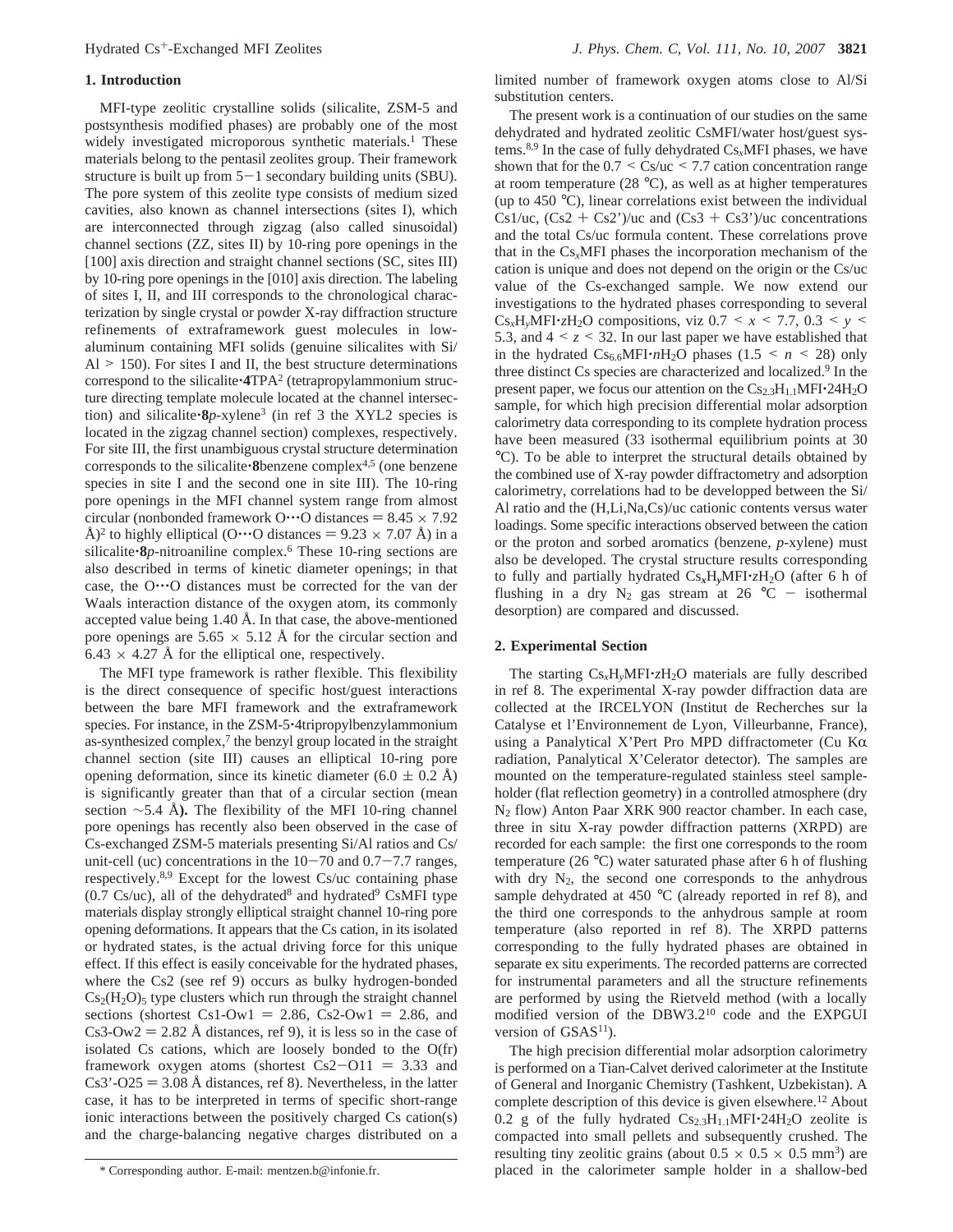**TABLE 1: Unit-Cell Parameters (in Å) for the Water Saturated Cs***x***MFI Materials at 22** °**C**

| Cs/uc | H/uc    | a          | h          | $\mathbf{C}$            | $\alpha$ <sup>o</sup> ) | $uc/V(A^3)$ | water/uc    | $\epsilon$ |
|-------|---------|------------|------------|-------------------------|-------------------------|-------------|-------------|------------|
| 0.7   | 0.7     | 20.0919(6) | 19.8969(7) | 13.3890(6)              | $90.308(4)^a$           | 5352.5(5)   | $16(1)^{b}$ | $1.060^c$  |
| 1.6   | 2.2     | 20.075(1)  | 19.911(1)  | 13.4004(9)              |                         | 5356(1)     | 24(1)       | 1.078      |
| 2.0   | 1.6     | 20.0513(7) | 19.9053(7) | 13.3899(6)              |                         | 5344.2(5)   | 19(1)       | 1.121      |
| 2.1   | 2.5     | 20.1623(8) | 19.9481(8) | 13.4399(7)              |                         | 5405.5(6)   | 29(1)       | 1.058      |
| 2.3   | $1.1\,$ | 20.0928(8) | 19.9045(8) | 13.3934(4)              |                         | 5356.5(5)   | 25(1)       | 1.149e     |
| 2.9   | 5.3     | 20.0586(7) | 19.9243(7) | 13.4095(6)              |                         | 5366.4(5)   | 21(2)       | 1.156      |
| 3.2   | 5.0     | 20.0677(6) | 19.9312(6) | 13.4128(5)              |                         | 5364.8(4)   | 20(1)       | 1.154      |
| 3.5   | 1.1     | 20.0789(6) | 19.9297(6) | 13.4109(5)              |                         | 5366.0(6)   | 32(2)       | 1.140      |
| 4.0   | 4.8     | 20.0611(8) | 19.9121(8) | 13.3907(7)              |                         | 5349.0(6)   | 32(1)       | 1.179      |
| 5.4   | 3.4     | 20.058(1)  | 19.923(1)  | 13.397(1)               |                         | 5354(1)     | 32(1)       | 1.146      |
| 6.6   | 0.3     | 20.0592(2) | 19.9411(2) | 13.4300(2) <sup>d</sup> |                         | 5372.0(2)   | 28(1)       | 1.164      |
| 7.7   | 1.1     | 20.078(1)  | 19.929(1)  | 13.407(1)               |                         | 5364.6(9)   | 3I(1)       | 1.146      |

*a* This phase is monoclinic with  $P2_1/n11$  framework symmetry ( $\alpha$  deformation angle as reported in ref 8). *b* Verified by adsorption isotherms at 22 °C. *c,d* See refs 8 and 9. *<sup>e</sup>* See section 3.3.

configuration and carefully heated up to 500 °C under high vacuum and maintained at that temperature for an additional 10 h. After complete cooling down to ambient temperature (30 °C), the adsorption isotherm and the differential adsorption heats are measured simultaneously. A usual high precision calorimetry run concerns 40-60 individual experimental points, corresponding each to an isothermal (usually at 30 °C) equilibrium at a given pressure and sorbate loading. So many equilibrium points are usually not considered when investigating a sorbent/sorbate system by diffraction techniques. Additional calorimetric curves corresponding to the silicalite/benzene and the silicalite/*p*-xylene systems are also described and interpreted.

The computer simulation method used to estimate the adsorption heats at lower water loadings (in the case of the  $Cs_{2,3}H_{1,1}MFI/H_2O$  system) is of the nonbonded atom-atom van der Waals interaction type. Methodology and values for the exp-<sup>6</sup>-1 nonbonding potential parameters are reported in refs 8 and 9. Experimental water adsorption capacities are obtained by thermogravimetric heating/cooling cycles.

#### **3. Results from Diffraction Experiments**

**3.1. Structures of the Fully Hydrated Phases (RT 22** °**C).** To determine the evolution of the locations and populations of the exchanged Cs cations and water molecules in the Cs*x*H*y*-MFI'*z*H2O phases, the XRPD patterns recorded ex situ (12 hydrated phases) are analyzed by the Rietveld structure refinement method. The unit-cell parameters and straight channel ellipticities  $(\epsilon)$  are reported in Table 1. Given that all these phases correspond to fully hydrated samples, it is not surprising that their main structural features (three Cs species, six water species, their relative populations and locations) are comparable to those already detailed and reported for the  $Cs_{6.6}H_{0.3}MFI$ 28H2O phase in ref 9. Therefore only a few particularly relevant structural parameters are available as Supporting Information (Tables 1S-4S). It must be emphasized that, within experimental errors, all of the refined water saturation loadings in the fully hydrated phases are close to multiples of 4. This observation is a direct consequence of the MFI channel system, which presents four channel intersection (sites I), four zigzag channel sections (sites II) and four straight channel sections (sites III) per unit-cell. In Figure 1, the evolutions of the individual Cs1/ uc, Cs2/uc, and Cs/3 populations versus total Cs/uc concentrations (Figure 1b) are compared to the same type of correlations observed in the case of the fully dehydrated Cs*x*MFI phases (Figure 1a). These figures clearly show that the incorporation mechanism of the three distinct Cs1, Cs2, and Cs3 species in the Cs*x*MFI phases obeys linear correlations versus total Cs/uc



**Figure 1.** Evolution of the individual Cs1/uc (squares),  $Cs2/uc + Cs2/$ uc or Cs2/uc (circles), and Cs3/uc + Cs3/uc or Cs3/uc (triangles) populations vs total Cs/uc content at room temperature: (a) in the dehydrated and (b) in the fully hydrated Cs*x*H*y*MFI'*z*H2O phases.

for both the dehydrated and the fully hydrated phases. In ref 9, it is shown that a Cs cation occupies the space of about  $2.3-3$ water molecules in the zeolitic MFI channel system, and that the theoretical maximum water/uc in a totally cation free MFI amounts to 48 molecules/uc. The highest Cs-exchanged MFI phase corresponds to the  $Cs_{7.7}H_{1.1}MFI·31H_2O$  one, and its estimated maximum water/uc filling should be about 24.9 to 30.3 (48-Cs/uc  $\times$  3 or Cs/uc  $\times$  2.3). The refined 31(1) water/ uc loading (Table 1) is close to one of the estimated maximum values and is therefore considered as acceptable. The crystal structure of the  $Cs_{2.3}H_{1.1}MFI \cdot 24H_2O$  phase is detailed in section 3.3.

**3.2. Structures of the Hydrated Phases Flushed under N2 Gas Flow (RT 26** °**C).** Table 2 reports the results for eight samples flushed with dry  $N_2$  (the partial dehydration equilibrium,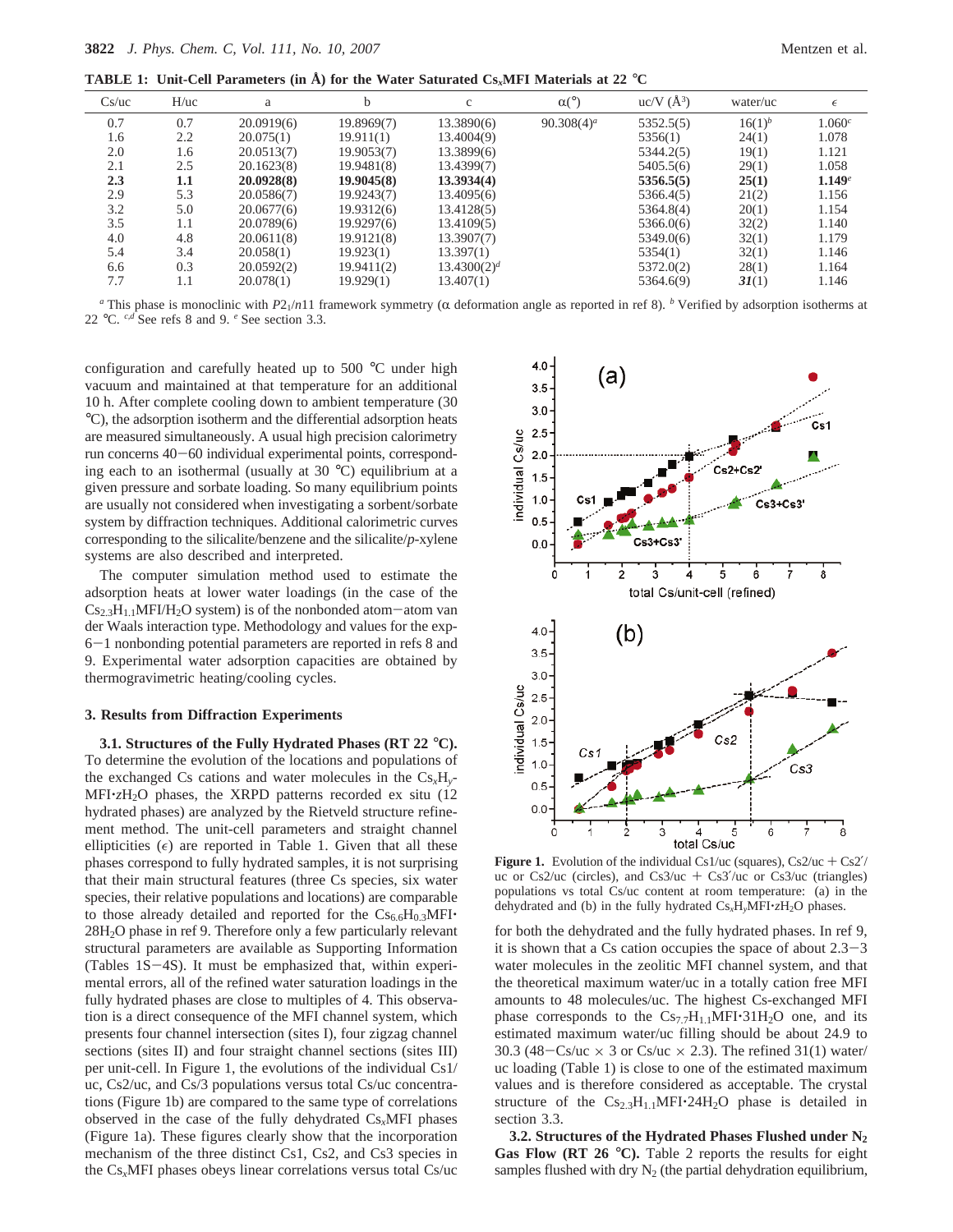**TABLE 2:** Unit-Cell Parameters (in  $\AA$ ) for Some N<sub>2</sub> Flushed Cs<sub>*x*</sub>MFI Materials at 26 °C

| Cs/uc | H/uc | a          |            | c          | $\alpha$ <sup>o</sup> ) | $uc/V(A^3)$ | water/uc | $\epsilon$ |
|-------|------|------------|------------|------------|-------------------------|-------------|----------|------------|
| 0.7   | 0.7  | 20.0743(7) | 19.8872(8) | 13.3797(6) | $90.286(2)^a$           | 5341.5(5)   | 15(1)    | $1.065^b$  |
| 1.6   | 2.2  | 20.0659(6) | 19.9092(6) | 13.3940(5) |                         | 5350.8(5)   | 4.5(8)   | 1.146      |
| 2.0   | 1.6  | 20.0459(6) | 19.9056(6) | 13.3861(5) |                         | 5341.4(5)   | 7(1)     | 1.163      |
| 2.1   | 2.5  | 20.0854(5) | 19.9307(5) | 13.4060(4) |                         | 5366.6(6)   | 12(1)    | 1.149      |
| 2.3   | 1.1  | 20.0784(7) | 19.9061(7) | 13.3888(6) |                         | 5351.3(5)   | 8.4(4)   | 1.108      |
| 2.9   | 5.3  | 20.0435(5) | 19.9183(5) | 13.3993(4) |                         | 5349.4(5)   | 6.5(6)   | 1.192      |
| 3.5   | 1.1  | 20.0748(6) | 19.9263(6) | 13.4082(5) |                         | 5363.5(4)   | 21(2)    | 1.134      |
| 5.4   | 3.4  | 20.039(1)  | 19.910(1)  | 13.3807(9) |                         | 5339(1)     | 9(1)     | 1.213      |

*a* See Table 1. *b* For the straight channel ellipticity ( $\epsilon$ ) definition see refs 8 and 9.  $\epsilon$  corresponds to the ratio between the longest and the shortest O…O distances in the 10-rings of the MFI framework structure.

checked by monitoring the diffracted intensity of the intense peak close to 8° (2 $\theta$ ), is reached after ∼6 h of N<sub>2</sub> flushing at 26 °C). The crystal structure parameter tables corresponding to some of these zeolitic phases are available as Supporting Information (Tables 5S-8S). The isothermal water desorption effect caused by a dry He or  $N_2$  flushing gas-stream on fully hydrated zeolitic materials (LTA, FAU, ERI, MOR, MFI)<sup>1</sup> at room temperature is a commonly observed phenomenon.<sup>13-15</sup> In some instances, this dehydration can represent a substantial part of the total water loading. If we compare the water/uc loadings in Tables 1 and 2, it appears that the observed minimum/maximum isothermal desorption percentages are 6 and 81%, respectively. Apparently there is no obvious correlation between the chemical composition and the isothermal water desorption effect due to a flushing dry  $N_2$  or helium gas stream. In Figure 2, the evolutions of the six individual water/uc populations versus the total water/uc loadings observed for different experimental conditions are compared at lower hydration states ( $0 \leq$  water/uc  $\leq$  13). It is evident from this figure that the dehydration/ rehydration mechanism depends strongly on the experimental conditions.

**3.3. Crystal Structure of the Cs<sub>2.3</sub>H<sub>1.1</sub>MFI·24H<sub>2</sub>O Phase (RT 22** °**C).** As mentioned above, we are focusing our attention on the fully hydrated  $Cs_{2.3}H_{1.1}MFI \cdot 24H_2O$  phase, for which complementary calorimetric water adsorption energies are available. Thermal dehydration followed by isothermal rehydration at room temperature (22 °C, normal atmospheric pressure and ambient humidity) shows that this material sorbs 24 water molecules/uc. The XRPD refined value amounts to 24.1(7) water/uc, which is very close to the one observed by gravimetry.

The experimental conditions of the X-ray data collection as well as a few selected crystallographic parameters for this phase are reported in Table 3. The final atomic positions are given in Table 4, and the observed, calculated, and difference Rietveld plots are represented in Figure 3. Selected Cs-O(fr), Cs-water, and water-water distances are reported in Table 5. Once again we observe that in the hydrated phases most  $Cs - O(fr)$  distances are significantly longer than in the totally dehydrated parent phase. In  $Cs_{2,3}H_{1,1}MFI·24H_2O$ , the Cs3/uc population is very low, and this is why we omit this position from our schematic view of its crystal structure (Figure 4). In this case the complete hydration scheme consists of interconnected  $Cs<sub>2</sub>(H<sub>2</sub>O)<sub>5</sub>$  clusters (inner clusters) running through the straight channel ([010] axis direction) and  $\text{Ow1-Cs1-(H}_2\text{O})_4$  clustered water molecules (outer clusters) forming infinite chains trough the zigzag channels ([100] axis direction). In the case of  $\text{Na}(H_2O)_n$  and  $\text{Na}^+(H_2O)_n$  $(1 \le n \le 6)$ , a complete description of thermodynamically stable inner and outer cation/water molecular clusters is given in ref 16.



Figure 2. Populations of the individual water molecules/uc vs total water/uc (a) at increasing temperatures (see ref 9), (b) at room temperature (see ref 9), and (c) in dry  $N_2$  flushed  $Cs_xH_yMFI\cdot zH_2O$ phases at 26 °C during 6 h.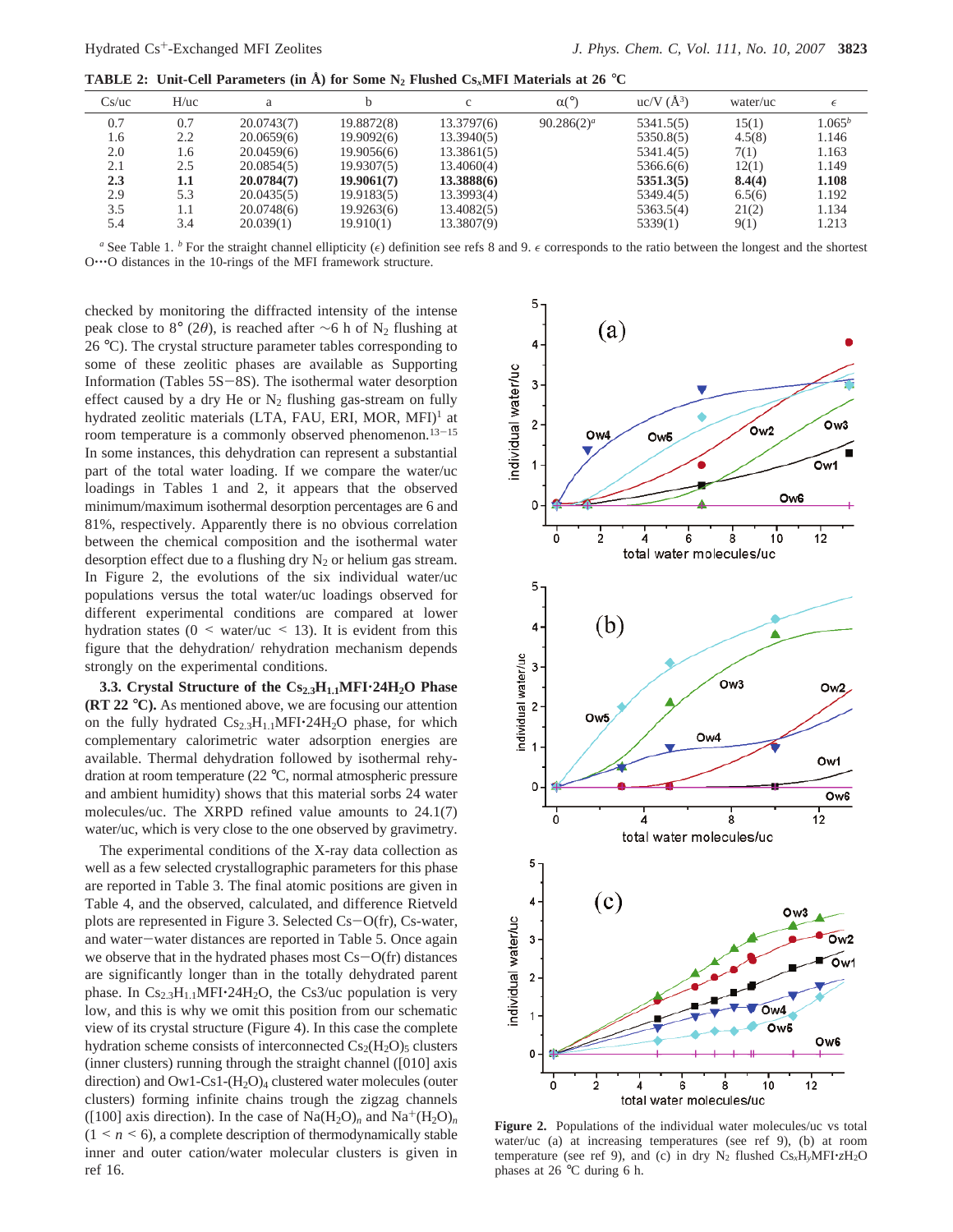**TABLE 3: Experimental and Selected Crystallographic** Parameters for the Cs<sub>2.3</sub>H<sub>1.1</sub>MFI<sup>-24</sup> H<sub>2</sub>O Phase at Room **Temperature (22** °**C)**

| chemical formula<br>space group      | $Cs_{2.3}H_{1.1}Al_{3.4}Si_{92.6}O_{192}$ 24 H <sub>2</sub> O<br>Pnma |
|--------------------------------------|-----------------------------------------------------------------------|
|                                      |                                                                       |
| powder diffractometer                | IRCELYON, X'Pert Pro MPD                                              |
| scan range $(2\theta, \text{deg})$   | $6.0083 - 80.0021$                                                    |
| step size $(2\theta, \text{deg})$    | 0.0166765                                                             |
| wavelength $(\alpha_l/\alpha_2)$ (A) | 1.540562/1.544330                                                     |
| profile function $(U, V, W, As)$     | modified Lorentzian 2                                                 |
| counting time per step (s)           | 5                                                                     |
| no. background points                | 48                                                                    |
| (linear interpolation)               |                                                                       |
| no. of data points                   | 4438                                                                  |
| no. of contributing                  | 1695                                                                  |
| (reflections (hkl)                   |                                                                       |
| no of refined structural             | 144                                                                   |
| parameters                           |                                                                       |
| a(A)                                 | 20.0928(8)                                                            |
| b(A)                                 | 19.9045(8)                                                            |
| c(A)                                 | 13.3934(4)                                                            |
| $R_p/R_{wp}/R_{exp}/R(F^2)$ (%)      | 5.1/6.4/3.9/5.3                                                       |
| $Si-O/OO$ restraints ( $\AA$ )       | 1.59/2.60 ( $\sim$ ideal T <sub>d</sub> )                             |
| refined $Si - O$ range $(\dot{A})$   | $1.567 - 1.625$ (mean 1.596)                                          |
| $N - P + C$                          | 3032                                                                  |
| sample temperature $(^{\circ}C)$     | 22                                                                    |
|                                      |                                                                       |

#### **4. Results from Adsorption Calorimetry**

The evolution of the differential molar heats of sorption, corresponding to the  $Cs_{2,3}H_{1,1}$ MFI/water system at 30 °C for increasing sorbate loadings, is represented in Figure 5. This sorption curve, obtained by high precision calorimetry, can be divided into five distinct water adsorption steps  $(I-V)$ , the fifth one being further divided into two secondary steps (Va and Vb).

To interpret these calorimetric data, in particular their relationship with the crystal structure of  $Cs_{2.3}H_{1.1}MFI \cdot 24H_2O$ , and to establish the rehydration mechanism of the fully dehydrated sample step-by-step, several additional correlations need to be taken into account. Without those, a straightforward interpretation of the diffractometric plus calorimetric data is hardly feasible. Furthermore, when investigating structural features in microporous host/guest zeolitic complexes, preliminary computer simulations are usually invoked in order to get a guesstimated starting structural model for the zeolitic framework in the presence of extraframework species. We have already mentioned elsewhere<sup>17-19</sup> that the selection of a valid structural model (an actual refined zeolitic framemork) and of appropriate atom-atom potentials (Buckingham versus Lennard-Jones type models) are crucial for obtaining sensibly simulated sorbent/sorbate interaction energies. There are many examples of computer simulations which predicted a location of a sorbed molecule in total contradiction with experimentally observed results. These latter aspects are now illustrated and discussed in the following sections.

### **5. Discussion**

**5.1. Influence of the Si/Al Ratio on the Water Sorption Capacity in Cation Exchanged MFI Phases.** In Figure 6, the water sorption capacities (water molecules/uc) versus Al/uc contents of some MFI-type phases (silicalite, cation-exchanged ZSM-5) are represented. The experimental values are obtained by dehydration/rehydration cycles using the thermogravimetric technique. Within experimental errors, the data points corresponding to all of the H-MFI zeolitic phases lie on a straight line, the average  $H_2O/uc$  versus Al/uc ratio being close to 8.5, which is far from a recently reported value (i.e.,  $4.0 - 4.4$  H<sub>2</sub>O/

TABLE 4:  $Cs_{2,3}H_{1,1}MFI·24H_2O$  at Room Temperature (22  $^{\circ}$ C)

| atom             | x/a          | y/b          | z/c          | $atom/uc^a$ |
|------------------|--------------|--------------|--------------|-------------|
| T1               | 0.4234(4)    | 0.0605(5)    | 0.3381(6)    |             |
| T2               | 0.3068(5)    | 0.0294(4)    | $-0.1855(6)$ |             |
| T3               | 0.2798(4)    | 0.0604(5)    | 0.0346(6)    |             |
| T4               | 0.1199(4)    | 0.0615(5)    | 0.0273(7)    |             |
| T <sub>5</sub>   | 0.0717(4)    | 0.0291(4)    | $-0.1862(7)$ |             |
| T <sub>6</sub>   | 0.1871(4)    | 0.0609(4)    | $-0.3256(6)$ |             |
| T7               | 0.4236(4)    | $-0.1718(4)$ | $-0.3264(7)$ |             |
| T8               | 0.3074(4)    | $-0.1282(4)$ | $-0.1819(6)$ |             |
| T9               | 0.2743(4)    | $-0.1713(4)$ | 0.0351(6)    |             |
| T <sub>10</sub>  | 0.1197(4)    | $-0.1725(4)$ | 0.0301(6)    |             |
| T <sub>11</sub>  | 0.0716(4)    | $-0.1315(4)$ | $-0.1859(7)$ |             |
| T <sub>12</sub>  | 0.1875(4)    | $-0.1749(4)$ | $-0.3217(6)$ |             |
| O1               | 0.3724(6)    | 0.0546(8)    | $-0.2453(9)$ |             |
| O <sub>2</sub>   | 0.3106(7)    | 0.0591(8)    | $-0.0760(6)$ |             |
| O <sub>3</sub>   | 0.2000(3)    | 0.0581(8)    | 0.021(1)     |             |
| O4               | 0.0925(7)    | 0.0602(7)    | –0.0829(6)   |             |
| O <sub>5</sub>   | 0.1152(5)    | 0.0581(8)    | $-0.2743(9)$ |             |
| O6               | 0.2438(6)    | 0.0583(8)    | $-0.2437(9)$ |             |
| O7               | 0.3752(6)    | $-0.1525(8)$ | $-0.2342(9)$ |             |
| O8               | 0.3057(7)    | $-0.1561(8)$ | $-0.0712(6)$ |             |
| O <sub>9</sub>   | 0.1966(3)    | $-0.1543(7)$ | 0.033(1)     |             |
| O10              | 0.0935(8)    | $-0.1588(8)$ | $-0.0795(7)$ |             |
| O11              | 0.1169(5)    | $-0.1609(8)$ | $-0.2725(9)$ |             |
| O12              | 0.2451(6)    | $-0.1592(8)$ | $-0.242(1)$  |             |
| O13              | 0.3040(8)    | $-0.0495(3)$ | $-0.182(1)$  |             |
| 014              | 0.0780(8)    | $-0.0514(3)$ | $-0.183(1)$  |             |
| O15              | 0.4208(7)    | 0.1315(5)    | $-0.389(1)$  |             |
| O16              | 0.4076(8)    | 0.0016(6)    | $-0.415(1)$  |             |
| O17              | 0.4035(8)    | $-0.1294(6)$ | $-0.4218(9)$ |             |
| O18              | 0.1869(7)    | 0.1311(5)    | $-0.3817(9)$ |             |
| O19              | 0.1946(8)    | 0.0003(5)    | $-0.401(1)$  |             |
| O <sub>20</sub>  | 0.1975(8)    | $-0.1288(5)$ | –0.4165(8)   |             |
| O <sub>21</sub>  | $-0.0035(4)$ | 0.0505(8)    | $-0.2076(1)$ |             |
| O <sub>2</sub> 2 | $-0.0028(4)$ | $-0.1534(8)$ | $-0.208(1)$  |             |
| O <sub>2</sub> 3 | 0.418(1)     | $-1/4$       | $-0.350(1)$  |             |
| O <sub>24</sub>  | 0.191(1)     | $-1/4$       | $-0.361(1)$  |             |
| O25              | 0.285(1)     | -1/4         | 0.063(1)     |             |
| O <sub>26</sub>  | 0.108(1)     | $-1/4$       | 0.057(1)     |             |
| Cs1              | 0.078(1)     | 1/4          | 0.877(1)     | 0.74(5)     |
| Cs2              | $-0.020(1)$  | 0.1492(7)    | 0.552(1)     | 1.43(2)     |
| Cs3              | 0.22(1)1     | 1/4          | 0.99(2)      | 0.13(2)     |
| Ow1              | $-0.0191(7)$ | 1/4          | 0.715(1)     | $4(f)^b$    |
| Ow2              | $-0.167(1)$  | 1/4          | 0.664(2)     | 4 (f)       |
| Ow3              | 0.019(2)     | 1/4          | 0.419(2)     | 4(f)        |
| Ow4              | 0.131(1)     | 1/4          | 0.672(2)     | 3.4(2)      |
| 0w5              | 0.033(2)     | $-0.004(1)$  | 0.406(2)     | 6.5(3)      |
| Ow <sub>6</sub>  | 0.206(1)     | 0.1792(7)    | 0.913(3)     | 2.2(2)      |

 $a$ <sup>T</sup> and O framework sites are fully occupied.  $U_{\text{iso}}$  ( $\AA$ <sup>2</sup>) of T/O/Cs/ water (Ow) = 0.0168(38)/0.024(9)/0.143(40)/0.13(1). <sup>*b*</sup> Fixed.

Al), where it is concluded on purely theoretical grounds that for each Al atom in the H-ZSM-5 framework, a charge compensating  $H_9O_4^+$  (or  $H^+$ -[ $H_2O$ ]<sub>4</sub>) water cluster is formed<sup>20</sup>  $(H<sub>2</sub>O/AI = 4)$ . The data in Figure 6 show that for Al/uc < 4.5 the water sorption capacities of the Na and Tl-exchanged phases are close to those of the H-MFI phases. Cs-exchanged MFI materials have a lower water sorption capacity than the Li-exchanged samples. The  $H_2O$ /uc values corresponding to the Cs-exchanged phases investigated in this work and corresponding to  $Al/uc > 4.0$  are not represented in Figure 6, since above this Al/uc limit the volume occupied by the Cs cations prevails over the increasing volume occupied by the sorbed water molecules. For  $\text{Al}/\text{uc} > 4$ , even the Na-exchanged materials sorb less than  $8.5 \text{ H}_2\text{O}/\text{Al}$ . This 4 Al/uc limit plays a crucial role in MFI-type zeolitic phases, and it is usually observed that, for higher aluminum/uc containing samples, increasing amounts of structure defects (essentially silanol groups and mesopores) are present in the samples investigated.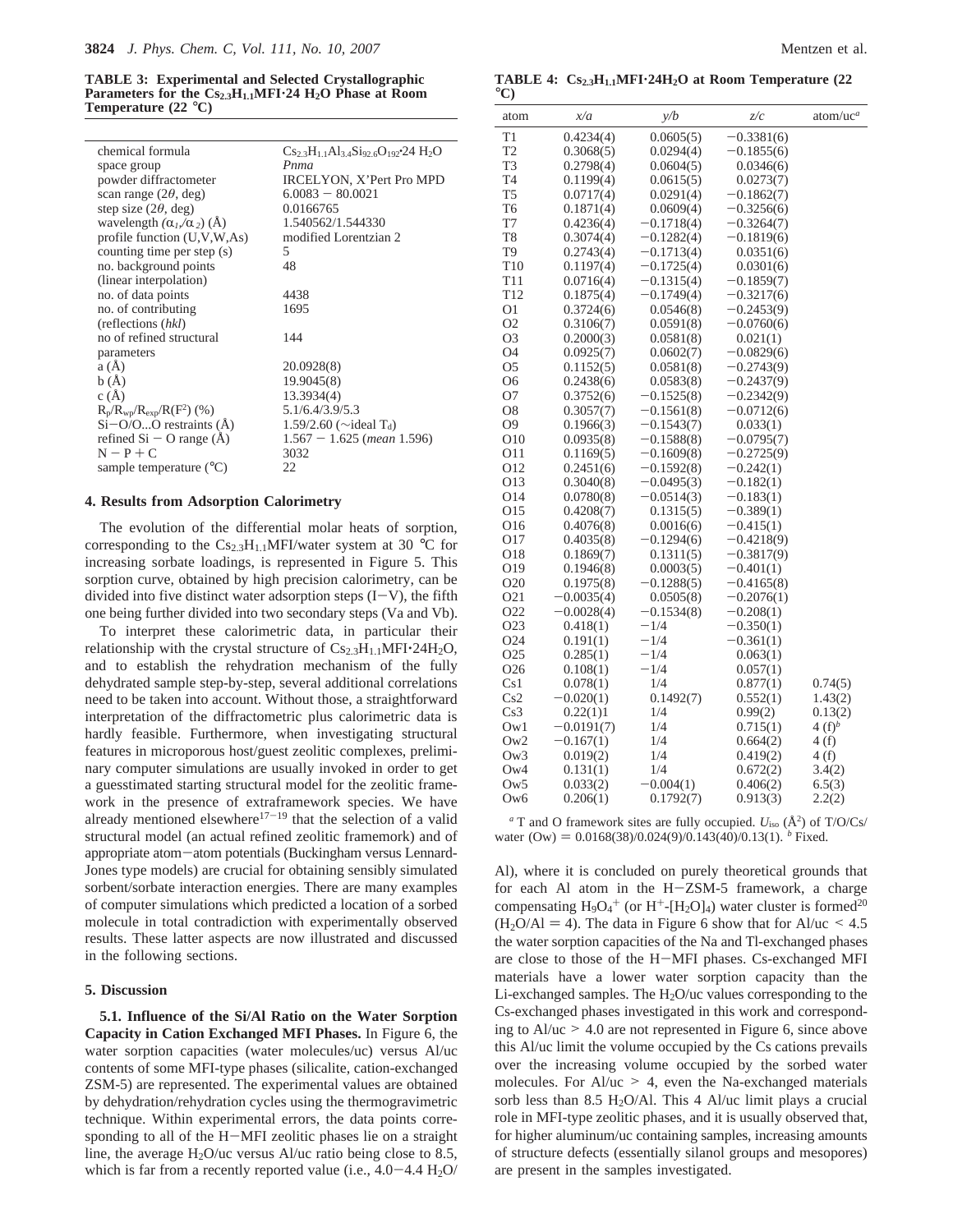

**Figure 3.** X-ray diffraction pattern of the fully hydrated  $Cs_{2.3}H_{1.1}MFI$ 24H2O phase at room temperature: calculated (upper trace), observed (middle trace), and difference (lower trace) patterns.

**5.2. Influence of the Cation-Exchanged MFI Phase on the** *p***-Xylene Sorption Capacity.** The correlations existing between the chemical formula and the *p*-xylene sorption capacity of some cation-exchanged MFI-type phases are represented in Figure 7. For Al/uc  $\leq$  4, the maximum sorbed *p*-xylene corresponds to 7.8-8.2 molecules/uc. This maximum sorption capacity is observed in most H-MFI-type zeolites.<sup>21-23</sup> The silicalite/*p*-xylene system has been extensively investigated, and the crystal structures of the silicalite/**2**,**4** and **8***p*-xylene/uc complexes are well established.3,22-<sup>24</sup>

For Al/uc  $\leq$  4, all of the H-MFI phases investigated in the present work sorb eight *p*-xylene molecules/uc. For Na and Csexchanged MFI phases, the *p*-xylene sorption capacity is much lower than for the corresponding parent H-MFI samples. Since at saturation the *p*-xylene molecule fills almost completely the MFI channel system, there remains less and less space for the sorbing aromatic molecule when bulkier cations (Na, K, Rb, and Cs) are also present in the same accessible adsorption volume. For Cs-exchanged MFI-type phases, some *p*-xylene sorption capacities are reported in Figure 8. Point 1 corresponds to a highly siliceous silicalite (Si/Al ∼ 5000) and points 2 and 4 to literature data.25 Point 3 has been deduced from differential calorimetric adsorption measurements corresponding to the Cs2.3H1.1ZSM-5/*p*-xylene system. The estimated *p*-xylene/uc loadings in Cs-exchanged MFI materials can be calculated by the 8.02 - 0.862  $\times$  Cs/uc - 0.162  $\times$  (Cs/uc)<sup>2</sup> second-order regression curve ( $R = 0.98$ ). All of the experimental points lie close to this regression curve, which might be used as a benchmark for testing well-crystallized Cs-exchanged MFI-type zeolites.

In the case of a Li-exchanged phase, the calorimetric curve shows that the apparent sorption capacity exceeds 8 *p*-xylene molecules/uc. Chemical analysis and  $N_2$  adsorption isotherms (BJH pore-distribution method) reveal the existence of mesoporous domains in  $Li_{1.4}H_{2.0}ZSM-5$ , and that its microporous volume decreases to 0.143 mL/g, instead of the usual 0.19 mL/g value for a so-called defect free MFI material.<sup>26</sup> As a result, more than 8 *p*-xylene/uc are adsorbed: eight molecules in the strictly microporous crystalline part and the excess in the noncrystalline mesoporous part. It must be emphasized that crystal structure determinations permit us to locate only sorbate molecules in the micropores; the additional sorbed molecules, which reside in the mesopores, being characterized by complementary experimental techniques only (isotherms, calorimetry, and infrared among others).

In Figure 7, two data points corresponding to *p*-xylene sorbed <sup>H</sup>-MFI phases are marked by an asterisk. These two points

correspond to samples presenting substantial framework structure defects. In the case of defect free H-MFI samples  $(0 \le$  $H/uc \le 4.0 \pm 0.1$ , and only in this case, *p*-xylene sorption measurements are a very convenient and simple way to test the crystallinity of the zeolitic H-MFI phases: the sorption isotherms *must* correspond to 8.0  $\pm$  0.2 *p*-xylene molecules/ uc. During our *p*-xylene adsorption measurements an uncommon observation happened: it was possible to force *p*-xylene sorption into already water saturated H-MFI samples. Such a result is illustrated in Figure 9. First, water is isothermally adsorbed in a dehydrated  $H_{3,3}$ MFI sample (heating up to 450 °C followed by cooling down at room  $(22 \text{ °C})$  temperature); the water sorption capacity amounts to  $28.4 \text{ H}_2\text{O}/\text{uc}$ , in good agreement with the straight correlation line in Figure 6 (8.6 H<sub>2</sub>O/Al). Second, after water sorption equilibrium is attained (125 min), a small crucible containing liquid *p*-xylene is placed close to the H3.3MFI'28.4H2O sample and the mass take-up monitored for a while. After 4 h, a new equilibrium corresponding to 7.8- (1) *p*-xylene molecules/uc is attained. In order to check this experiment, a second *p*-xylene desorption/resorption (heating/ cooling/sorption) run is performed: the final weight corresponds to exactly the same 7.8(1) *p*-xylene molecules/uc sorption capacity. Everything happens as if the nonpolar aromatic hydrocarbon expels the polar water molecule. This phenomenon is also easily observed by routine X-ray powder diffractometry. In fact, the diffraction patterns corresponding to *p*-xylene saturated H-MFI phases are very characteristic and strikingly different from those observed in the case of the parent water saturated phases. Accordingly, the crystallinity of a ZSM-5 zeolite might be conveniently estimated by simply inspecting the XRPD profile corresponding to the *p*-xylene saturated parent <sup>H</sup>-MFI phase.

**5.3. Influence of the Proton in H**-**MFI Phases on Benzene Sorption Calorimetry.** The differential molar adsorption calorimetric curves represented in Figure 10 correspond to silicalite **1** benzene and four H-MFI *n*benzene (0.6  $\le n \le 4.2$ ) systems.27,28 The data points corresponding to the H-MFI phases are obtained by digitizing the experimental curves reported in ref 27 and those corresponding to silicalite from ref 28.

Thamm's silicalite sample (cyan colored diamonds in Figure 10) contains 0.96 silanol/uc.<sup>28</sup> At lower benzene loadings (0  $\le$ benzene/uc  $\leq$  3.5), the two curves corresponding to silicalite and  $H_{0.6}$ -ZSM-5 are almost superposed and a first adsorption heat plateau at  $-57.5$  kJ/mol is attained for  $0.9-1.0$  benzene/ uc. Accordingly, the steep energy decrease ( $\sim$  -83 to 57.5 kJ/ mol) observed in the  $0-1.0$  benzene/uc range is attributed to the very energetic silanol  $(-OH)$  or proton  $(H)/$ sobate interactions. For the calorimetric curves corresponding to the  $H_{1,1}$ -ZSM-5,  $H_{2,1}$ -ZSM-5, and  $H_{4,2}$ -ZSM-5/benzene systems, the horizontal plateaus are approximatively reached for 1.1, 2.1, and 4.2 benzene/uc, respectively. As a consequence, the observed higher adsorption energy drops are directly correlated with the silanol/uc and/or the proton/uc concentrations in the investigated phases. Interpretation of the calorimetric curve corresponding to the  $4 \leq$  benzene/uc  $\leq 8$  loaded samples is discussed in the next section (5.4).

**5.4. Influence of the Presence of Silanol Defects in Sorption Calorimetry.** In Figure 11, the differential molar sorption heats corresponding to two different silicalite/benzene systems are represented. In this figure, the squares and circles correspond to Thamm's (Sil**1**) silicalite (see refs 27 and 28) and to a nearly defect free (silanol  $\leq 0.1/\text{uc}$ ) sample (Sil2) prepared in fluoride medium, respectively. Zeolitic MFI-type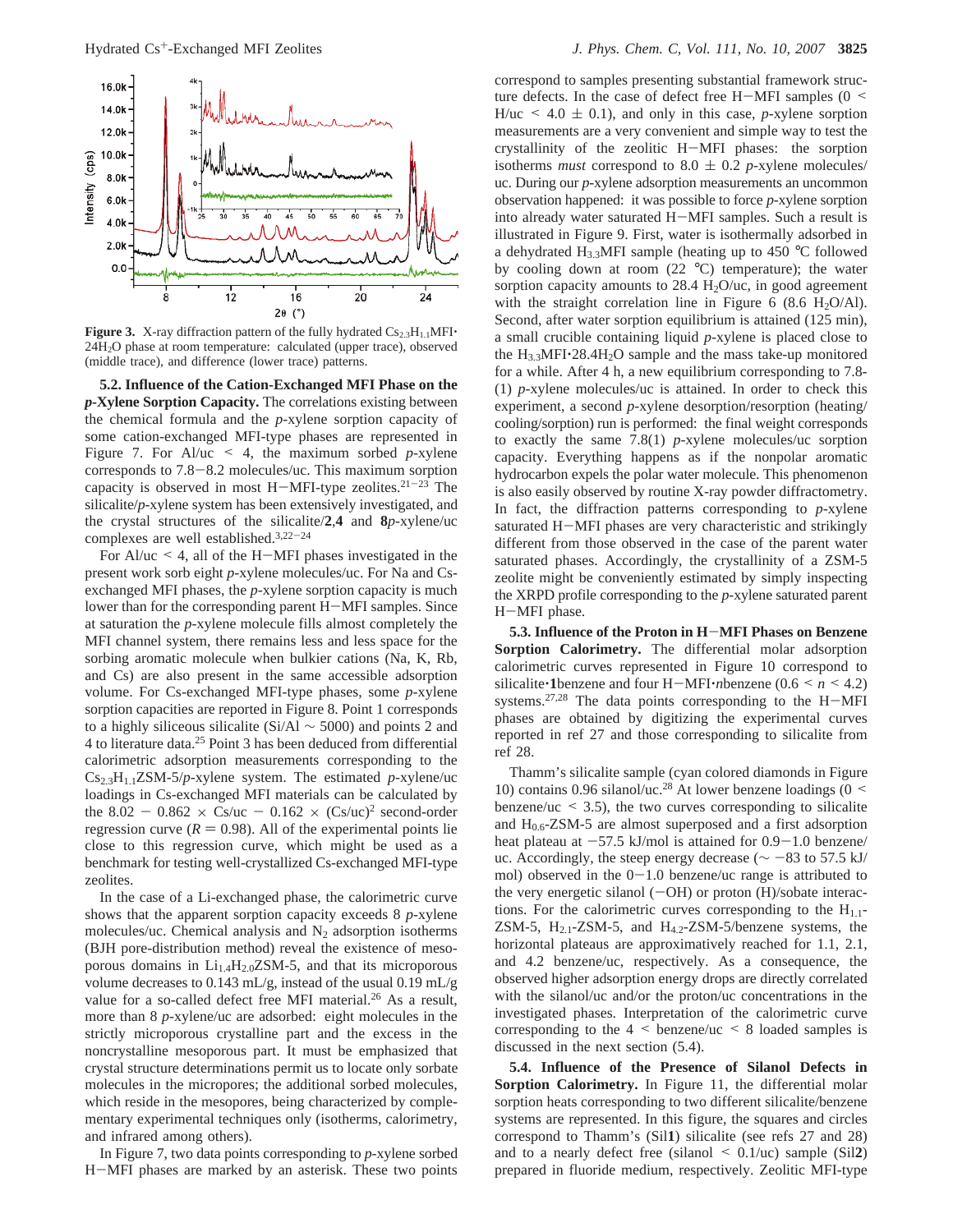**TABLE 5: Selected Cation to Framework**-**Anion Bonds and Cation to Water, Water**-**Water, and Water**-**Framework Distances** (Å) in the  $Cs_{2,3}H_{1,1}MF1.24H_2O$  Phase at 22  $^{\circ}C^{\alpha}$ 

| atom pair   | distance           | atom pair   | distance           | atom pair   | distance           |
|-------------|--------------------|-------------|--------------------|-------------|--------------------|
| $Cs1 - O17$ | 3.62(2)            | $Cs2-021$   | 3.78(2)            | $Cs3-03$    | $3.86(2) \times 2$ |
| $Cs1 - O26$ | 3.84(2)            | $Cs2-02$    | 3.86(2)            |             |                    |
| $Cs1 - O4$  | 3.82(2)            | $Cs2-O1$    | 3.86(2)            |             |                    |
| $Cs1-015$   | 3.95(3)            |             |                    |             |                    |
| $Cs1 - Ow6$ | $2.96(2) \times 2$ | $Cs2-Ow5$   | 2.95(3)            | $Cs3-Ow2$   | 3.06(3)            |
| $Cs1-Ow1$   | 2.92(2)            | $Cs2-Ow3$   | 2.80(2)            |             |                    |
| $Cs1-Ow4$   | 2.95(2)            | $Cs2-Ow1$   | 2.96(2)            |             |                    |
| $Qw1 - Qw2$ | 3.06(3)            | $0w2 - 0w6$ | $3.09(3) \times 2$ | $0w6 - 0w6$ | 2.82(3)            |
| $Qw1 - Qw4$ | 3.08(3)            | $0w5-0w5'$  | $2.85(2)^b$        | $0w6-0w2$   | 3.09(3)            |
| $0w3 - 022$ | $3.43(3) \times 2$ | $0w6 - 017$ | 3.09(3)            | $Qw6 - Q20$ | 3.16(3)            |
| $0w5 - 02$  | 3.33(3)            | $Qw6 - Q4$  | 3.28(3)            | $0w6-02$    | 3.19(3)            |
| $0w5 - 021$ | 2.88(3)            | $0w6-03$    | 2.81(2)            |             |                    |
|             |                    |             |                    |             |                    |

*<sup>a</sup>* The shortest cation-framework or cation-water distances are in bold characters, and the most probable hydrogen bonds are in italics. Only distances less than 3.9 Å are given. *<sup>b</sup>* Ow5′ is the symmetry-related Ow5 site (through the inversion center).



**Figure 4.** Simplified view of the  $Cs_{2.3}H_{1.1}MFI \cdot 24H_2O$  crystal structure. In this figure the Cs3 site is omitted for clarity's sake (see text).



**Figure 5.** Differential molar adsorption calorimetry curve observed for the  $Cs_{2.3}H_{1.1}$ MFI/water system.

materials synthesized in fluoride medium (using TPAF as structure directing organic template) are known to contain a much lower structural defect concentration than those synthesized by the usual alkaline way (using TPABr as structure directing organic template in the presence of NaOH). Furthermore, calcination of as-synthesized MFI-TPAF zeolites yields directly the H-MFI form, whereas calcination of MFI-TPABr zeolites yields the Na-MFI form, which has first to be ammonium-exchanged, in order to get (after calcination) the <sup>H</sup>-MFI form, before any other cation-exchange is performed. The calorimetric curves drawn in Figure 11 clearly show the undesired side-effects caused by the presence of silanol groups



**Figure 6.** Correlation between the water sorption capacities and the Al/uc content in cation-exchanged MFI-type phases.



**Figure 7.** *p*-Xylene sorption capacities of cation-exchanged MFI-type zeolitic materials.

in the case of Sil**1**/benzene interactions. These effects are particularly evident in the  $0-1$ ,  $3.5-5$ , and  $6-8$  benzene/uc sorbate loading ranges. As already noticed (section 5.3), the high-energy  $0 \leq$  benzene/uc  $\leq$  1 domain corresponds to the specific interactions between the silanol groups and benzene. The strong sorbate/silanol interactions observed at lower fillings are explained in section 5.5.2. For Sil**1**, the 3.5-5 benzene/uc domain corresponds to the monoclinic/orthorhombic *P*21/n11  $\rightarrow$  *Pnma* solid-state phase transition, which should normally take place at 4 benzene/uc, as it is observed for the Sil**2** silicalite (the first energy minimum is observed at exactly 4 benzene/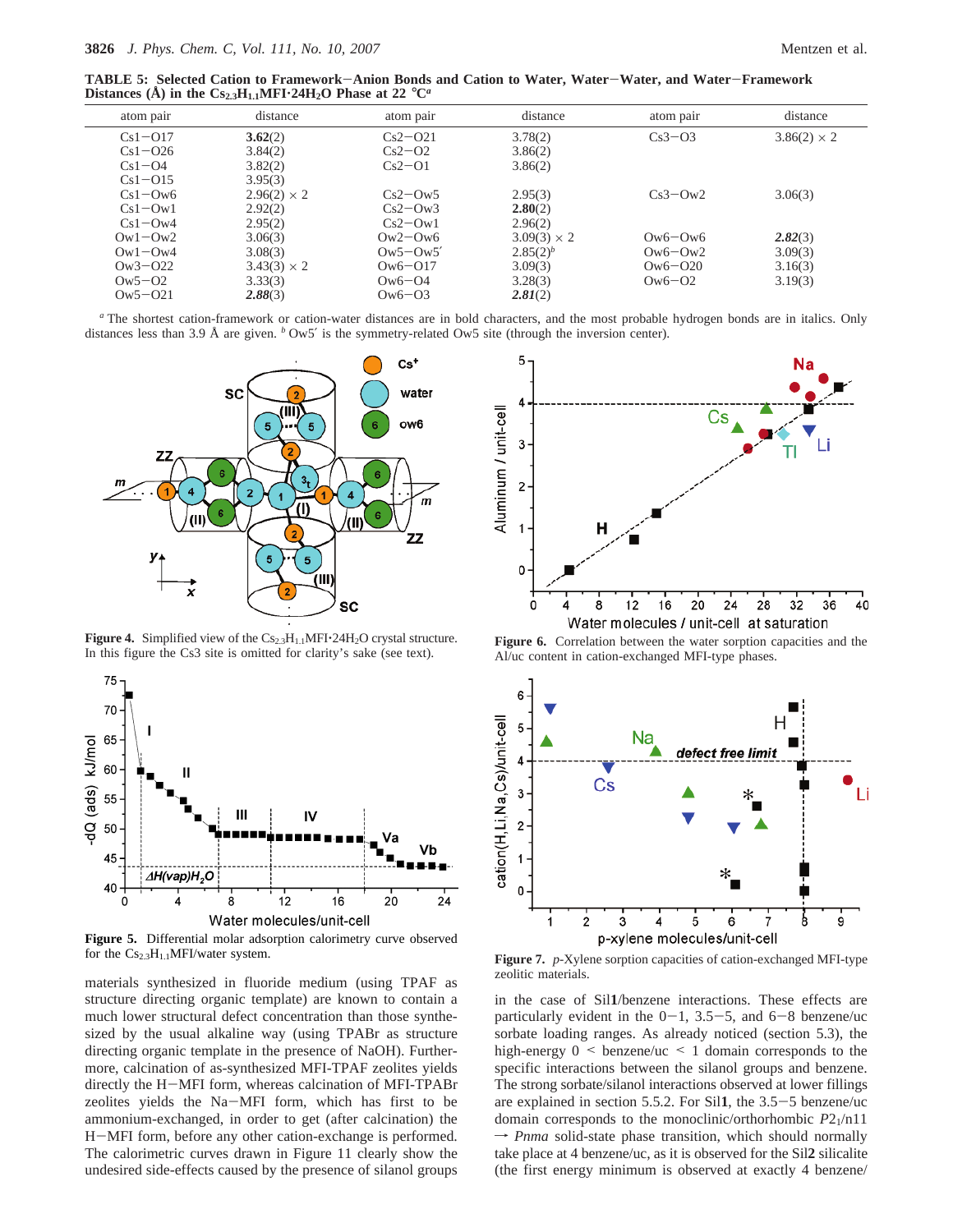

**Figure 8.** Correlation between the *p*-xylene sorption capacities and the Cs/uc content in MFI-type phases.



Figure 9. Water/*p*-xylene co-adsorption in a H<sub>3.3</sub>MFI phase.



**Figure 10.** Differential molar heats of sorption of benzene in  $H_x$ -ZSM-5 phases and silicalite at 28 °C. For  $H = 4.2$  (diamonds), 2.1 (triangles down), 1.1 (triangles up), and 0.6 (circles). Silicalite: squares.

uc). In the 6-8 benzene/uc domain, the silicalite/benzene interactions are extremely complex. The complexity of the silicalite/benzene system for these higher sorbate concentrations has been investigated by solid-state 29Si *mas*NMR30 and X-ray diffractometry,<sup>31</sup> but as of yet, no definitive interpretation describing the intimate sorbent/sorbate interactions is available. Nevertheless, all of the published results consider that, for the <sup>6</sup>-8 benzene/uc concentration range, the silicalite/benzene system presents several multiphased domains, involving several framework symmetries  $(P2_1/n11, Pnma, P2_12_12_1,$  and probably  $Pn2<sub>1</sub>a$ ). This silicalite/benzene system is currently under investigation, using the combined X-ray and neutron diffraction



**Figure 11.** Differential molar heats of sorption of benzene in two silicalite samples. Squares: silicalite containing 0.96 silanol/uc circles: defect free silicalite.



**Figure 12.** Silicalite/*p*-xylene system. Circles: calorimetric curve from ref 28 (0.96 silanol/uc). Squares: defect free silcialite. Triangles down: simulated for the  $P2_12_12_1$  space group (*p*-xylene/uc > 4). Triangles up: simulated for the *Pnma* space group (*p*-xylene/uc > 4).

techniques, high precision molar adsorption calorimetry, solidstate 29Si *mas*NMR spectroscopy and computer simulations  $(MM).^{32}$ 

**5.5. Influence of the Structural Model in Computer Simulations.** The importance of using actual framework structures in computer simulations concerning MFI/sorbate systems has already been emphasized.8,9 This will now be further illustrated by two examples corresponding to a silicalite/*p*-xylene system and the  $H_{3.3}$ -MFI $\cdot$ 2.5C<sub>6</sub>D<sub>6</sub> benzenate.

*5.5.1. Simulation of a Phase Transition.* In Figure 12, four calorimetric curves are represented. The circles (red) and squares (black) correspond to the already reported curve in ref 28 (digitized data) and the Sil**2**/*p*-xylene system, respectively. The up (green) and down (blue) triangles in the  $4-8$  *p*-xylene/uc range correspond to the computer simulated curves using the *Pnma* (**O1**) and  $P2_12_12_1$  (**O2**) framework symmetries, respectively. The simulated curves clearly show that the best fit is obtained when the *actual P*2<sub>1</sub>2<sub>1</sub>2<sub>1</sub> framework symmetry is used.<sup>3</sup>

*5.5.2. Simulation of Specific Proton Interactions.* Computer simulations of proton (acidic sites) locations in H-MFI materials are reported in refs 33 and 34. They show that the protons are not distributed randomly over the 26 possible sites in the <sup>H</sup>-MFI materials (26 O(fr) atoms, orthorhombic *Pnma* space group framework symmetry). However, no definitive H locations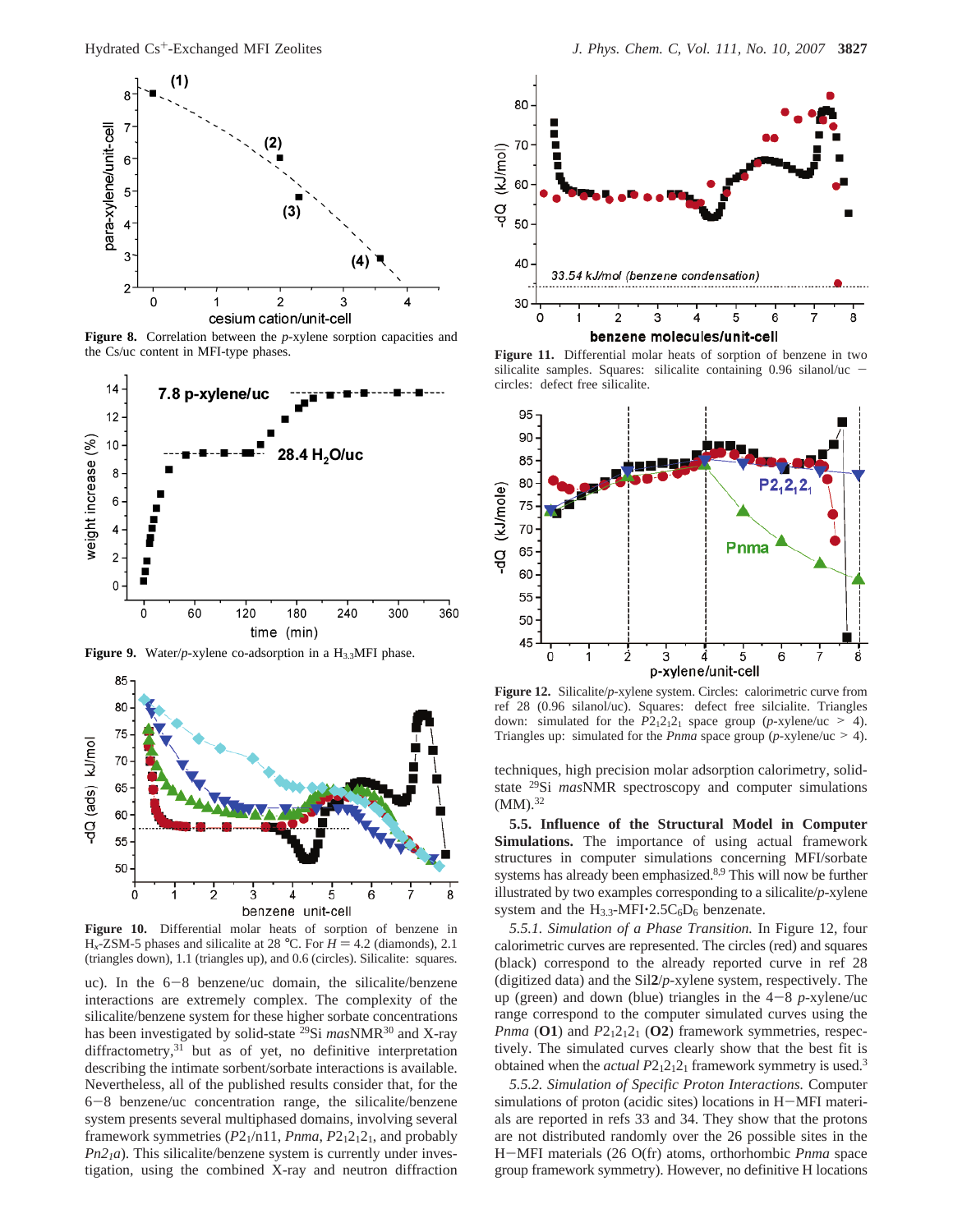

**Figure 13.** Extraframework species present at very low water loadings  $(0-1.1$  water/uc).

could be unambiguously confirmed. $33$  In this static energy minimization study (rigid framework, proton, and benzene species), out of the 26 theoretically possible proton locations  $(O(fr) - H = 1.0 \text{ Å})$ , those corresponding to an enhancement of the H-MHI/benzene potential interactions are bonded to the O1, O8, O11, and O18 framework O(fr) atoms. Most of these O(fr) atoms are bonded to the T2 or T12 sites (T corresponding to possible Si,Al tetrahedral substitution site in the MFI framework). In other words, in ref 33, the proton locations have not been optimized. If the framework and the protons are refined from diffraction data (with geometrical restraints on the framework  $Si-O(fr)/O(fr) \cdots O(fr)$  and  $O(fr) - H$  distances, the benzene molecules being considered as rigid bodies), among the 26 possible protons in the  $H_{3.3}$ -MFI $\cdot$ 2.5C<sub>6</sub>D<sub>6</sub> complex, only two protons (H atoms) corresponding to H9 (bonded to O9, close toT9 and T10) and H26 (bonded to O26, twice close to T10) yield sensible refined populations. The T9 and T10 metallic framework sites correspond to small 4-membered rings in the MFI crystal structure, and it is commonly accepted that in MFI materials acid sites are close to these T sites (see Table 10 in ref 8 and references therein). The refined populations of the three independent deuterobenzene molecules which are disordered in the channel intersection<sup>35</sup> are  $0.71(3)/1.04(3)/0.75(2)$ for the benzene species in three different orientations, respectively. The refined populations of the two characterized protons are 1.8(2) and 1.5(2) for H9 and H26, and their positional parameters are  $x, y, z = 0.315, 0.124,$  and 0.589 and  $-0.072$ , 1/4, and 0.908, respectively. These latter results and those reported in the preceding sections will now be used in the interpretation of the hydration mechanism of  $Cs_{2.3}H_{1.1}MFI$ .

**5.6. Hydration Mechanism of Cs<sub>2.3</sub>H<sub>1.1</sub>MFI.** It will now be shown how the discussions reported in the preceding sections contribute to a better understanding of the hydration mechanism of the Cs<sub>2.3</sub>H<sub>1.1</sub>MFI phase, by interpreting the complementary X-ray diffraction and adsorption calorimetry data. The first  $0 \leq$  water/uc  $\leq$  1.1 adsorption domain (Figure 5, step I), corresponding to a steep energy decrease  $(-72.5 \text{ to } -60 \text{ kJ})$ mol) is attributed to specific interactions between the first adsorbed water molecules and the 1.1/uc protons of the chemical formula in the investigated  $Cs_{2.3}H_{1.1}MFI$  phase (possible Al-O(fr)-H-OH2 interactions). Such dramatic energy drops at lower sorbate fillings are frequently observed when polar or aromatic molecules are adsorbed in zeolitic MFI phases presenting protons and/or silanol groups.27,28,36-<sup>38</sup> Figure 13 represents the  $Cs_{2.3}H_{1.1}$ MFI/water system at very low sorbate loadings: the

**TABLE 6: Estimated Adsorption Energies for the Cs2.3H1.1MFI/Water System at Very Low Sorbate Loadings (0** < **Water/uc** < **1.1)**

| sites concerned        | energy<br>$(-kJ/mol)$ | $Cs$ water<br>distance $(\AA)$ |
|------------------------|-----------------------|--------------------------------|
| $Cs2 + Ow5$            | 63.2                  | 2.98                           |
| $Cs2 + Ow3$            | 61.8                  | 3.00                           |
| $Cs2 + Ow5 + H9$       | 65.1                  | 2.99                           |
| $Cs2 + Ow5 + H26$      | 67.1                  | 3.02                           |
| $Cs2 + Ow5 + H9 + H26$ | 68.5                  | 2.98                           |
| $Cs2 + Ow3 + H9$       | 64.1                  | 3.00                           |
| $Cs2 + Ow3 + H26$      | 65.1                  | 3.01                           |
| $Cs2 + Ow3 + H9 + H26$ | 67.8                  | 3.01                           |
|                        |                       |                                |

Cs2,Cs1 cations and the H9,H26 protons are in place, and the first water Ow5 and Ow3 molecules start to be adsorbed. In the case of the  $Cs_{6.6}H_{0.3}MFI/water$  system,<sup>9</sup> the best model for the progressive loadings of the six independent water molecules at room temperature are represented in Figure 2b, and we assume that this model is also valid for the  $Cs_{2,3}H_{1,1}$ -MFI/water system. According to this Figure, the very first water species adsorbed at lower loadings are Ow5, Ow3, and Ow4. The estimated adsorption energies for several cation/proton/ water configurations (in this simulation only the Ow3 and Ow5 water species are considered at zero-filling) are calculated by using the molecular mechanics model (MM) detailed in refs 8 and 9. In these calculations, the MFI framework, the Cs cations, and the H protons are fixed (actual refined atomic positions given in sections 3.3 and 5.5.2), and the water molecules are free to move toward their energy minimized locations. The calculated interaction energies are reported in Table 6. If the proton/water interactions are neglected, the estimated adsorption energy is  $-62.5$  kJ/mol (mean of the Cs2+Ow5 and Cs2+Ow3 interactions). This energy is very close to the value extrapolated at zero-filling  $(-61.5 \text{ kJ/mol})$ , if we discard the energy drop observed for step I). If the effects of the protons on the adsorption mechanism are now taken into account, the calculated adsorption energies are significantly higher than the zerofilling extrapolated value. Even if the highest estimated energies  $(-67.8$  and  $-68.5$  kJ/mol) are somewhat lower than the highest observed value  $(-72.5 \text{ kJ/mol})$ , the specific action of the protons is correctly simulated.

The second energy drop  $(-60 \text{ to } -49.5 \text{ kJ/mol})$  corresponds to the  $1.1 \leq$  water/uc  $\leq$  7.1 hydration range (Figure 5, step II). At 7.1 water/uc, the Cs2 cation and the  $\text{Ow5} + \text{Ow3}$  water species, which are directly bonded to this cation, initiates the overall  $\text{CsH}(H_2O)_2$  hydration scheme, corresponding to the formation of a first Cs/water cluster, where the water molecules are in the first coordination sphere of the cation. The linear energy drop observed in step II corresponds to the simultaneous effects of decreasing proton/water interactions and of increasing unfavorable water/water interactions, which are due to the progressive crowding of the incoming sorbate molecules. These unfavorable water/water interactions in growing cation/ $(H_2O)_n$ clusters (cation  $=$  Na, Mg, Ca, and Sr and  $1 \le n \le 6$ ) is a known effect.16,39-<sup>41</sup>

The third hydration step III corresponds to a first plateau  $(-49.5 \text{ to } -48.5 \text{ kJ/mol})$  observed for the 7.1 < water/uc < 10.5 loadings. As for the preceding steps, at step III the 10.5-  $7.1 = 3.4$  H<sub>2</sub>O/uc water content correlates with the Al/uc value, as it is the Al content of this phase. At 10.5 water/uc, the Cs1 cation is hydrated by Ow4, and the overall hydration scheme corresponds to Cs,  $H(H_2O)_3$ . Step IV (-48.5 to -47.5 kJ/mol) corresponds to a second plateau observed for  $10.5 \leq$  water/uc < 18 loadings. At 18 water/uc, the second coordination spheres of Cs2 and Cs1 are also hydrated, and the overall hydration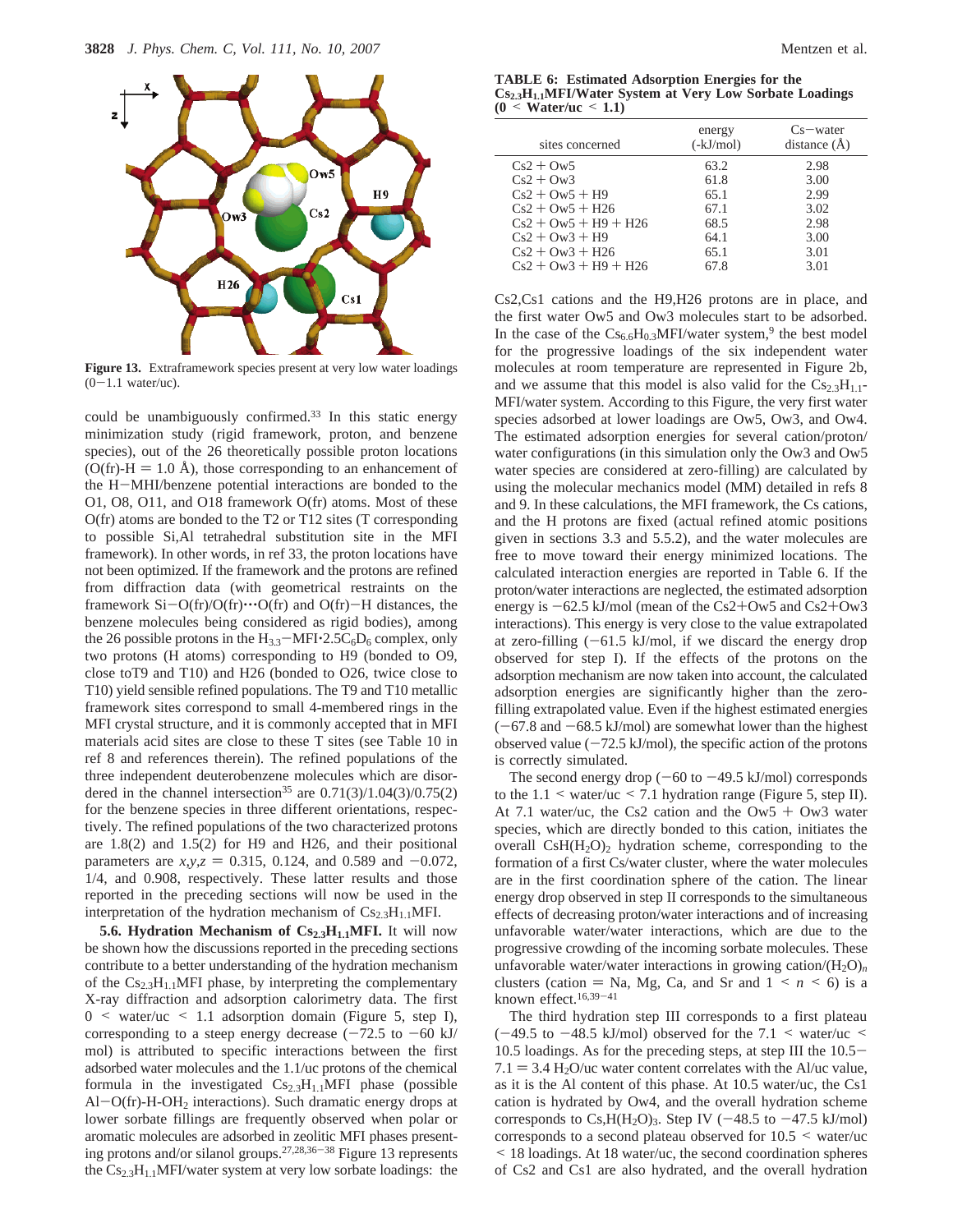| <b>TABLE 7:</b> Hydration Mechanism of the $Cs_{2,3}H_{1,1}MFI$ Phase |  |  |  |  |
|-----------------------------------------------------------------------|--|--|--|--|
|-----------------------------------------------------------------------|--|--|--|--|

| hydration step $\alpha$ | water/uc range | overall scheme                      | involved species                                                   |
|-------------------------|----------------|-------------------------------------|--------------------------------------------------------------------|
|                         | $0 - 1.1$      | $(O)-H/water$                       | mainly $\Omega$ w <sup>5</sup> , $\Omega$ w <sup>3</sup> , H9, H26 |
|                         | $1.1 - 7.1$    | Cs,H(H <sub>2</sub> O) <sub>2</sub> | $+ Cs2$ , Ow5 and Ow3                                              |
| Ш                       | $7.1 - 10.5$   | Cs,H(H <sub>2</sub> O) <sub>3</sub> | $+$ Cs1 and Ow4                                                    |
| IV                      | $10.5 - 18$    | $Cs,H(H_2O)$                        | $+ Cs2$ , Ow1 and Cs1, Ow1                                         |
| $V$ (a and b)           | $18 - 23.9$    | Cs,H(H <sub>2</sub> O) <sub>7</sub> | $+$ Cs3, Ow2, Ow4, Ow6 $+$ long range interactions                 |
|                         |                |                                     |                                                                    |

*<sup>a</sup>* See Figure 5.

scheme is now  $Cs, H(H_2O)_5$ . The last hydration domain (steps Va and Vb) corresponds to the  $18 \leq$  water/uc  $\leq$  23.9 domain. In this step, the very low populated Cs3 cation starts to be hydrated by Ow2, Ow4, and Ow6. The two Va  $(-47.5$  to  $-43.5$  kJ/mol,  $18 \leq$  water/uc  $\leq$  21.5) and Vb ( $-43.5$  kJ/mol,  $21.5 \leq$  water/uc  $\leq$  23.9) steps observed in this final hydration range, might be due to the combined or successive effects of the energetically low Cs3/water interactions and the formation of the  $(H_2O)_4$  cluster in the zigzag channel sections. Finally, the overall hydration scheme is  $CsH(H_2O)_7$ , and the adsorption energy reaches the vaporization enthalpy of water  $(-43.5 \text{ kJ/mol}$  at 30 °C). According to our interpretations, the water saturation capacity of the  $Cs_{2.3}H_{1.1}MFI$  phase is 3.4  $\times$  7  $= 23.8$  water/uc, which is very close to the observed value (23.9). The complete water hydration mechanism is summarized in Table 7.

#### **6. Conclusions**

In the present work, it is shown that the correlations existing between the individual Cs/uc species versus total Cs/uc content in the totally dehydrated parent Cs*x*H*y*MFI phases (five distinct Cs cationic species), can be extended to their corresponding hydrated Cs*x*H*y*MFI'*z*H2O phases (three distinct Cs species) for  $0.7 < \text{Cs/uc} < 7.7$ . This proves the unique Cs cation incorporation mechanism for both the investigated Cs-exchanged series, i.e., the dehydrated<sup>8</sup> and their fully hydrated samples.<sup>9</sup> The dehydration mechanism of one of them, i.e.,  $Cs_{6.6}H_{0.3}MFI$  $28H<sub>2</sub>O$ , has been investigated by in situ and ex situ X-ray powder diffraction, and its progressive hydration mechanism elucidated by solely interpreting the diffraction patterns corresponding to progressively dehydrated phases by the Rietveld structure refinement method.9 Even if this structure refinement methodology yields a complete step-by-step description of the dehydration process (locations of cations and water species) at increasing (in situ runs, Figure 2a) and at room temperatures (ex situ runs, Figure 2b), the role played by the 0.3 protons of the formula cannot precisely be interpreted. The only sample of our  $Cs_xH_yMFI \cdot zH_2O$  series  $(0.7 \le x \le 7.7 - 0.3 \le y \le 5.3 - 4$  $\leq z \leq 32$ , for which additional high precision molar water adsorption calorimetry data are available, corresponds to the  $Cs_{2,3}H_{1,1}MFI\cdot 24H_2O$  phase. This prompted us to solve its crystal structure (see section 3.3) and try to interpret the evolution of the experimental adsorption energies versus water loadings, by using the results of the crystal structure determination. It appears that this cannot be done on the sole basis of the structural information, since the adsorption calorimetry is prone to detect very subtle and unsuspected sorbent/sorbate interactions (see section 5.4), which remain undetected when only the powder diffraction technique is used. It also appears that for a straightforward interpretation of the calorimetric curve, the knowledge of additional physicochemical and structural correlations are needed. These correlations are discussed in sections 5.1 to 5.5. On the basis of these correlations and of the crystal structure data, the complete hydration mechanism of the  $Cs_{2,3}H_{1,1}$ MFI phase is now completely established. This work

illustrates all the benefit one may get from additional adsorption calorimetry data, the ideal case being a combined investigation using both the diffraction and the calorimetric techniques performed on the very same sample.

As mentioned in section 5.4, besides experimental adsorption calorimetry, another very valuable investigation technique in zeolitic host/guest complexes, is the solid-state 29Si *mas*NMR spectroscopy. This technique, which is extensively used in the case where the host structure is silicalite<sup>42,43</sup> (<∼0.1 Al/uc, <sup>29</sup>-Si *mas*NMR peaks), yields practically no details in the case of ZSM-5 materials. In defect free silicalite no charge compensating protons are present (no Al framework sites), but as shown in section 5.5 and refs 44 and 48, in some commercial zeolitic samples, undesired silanol defects are heavily perturbating the investigated structural properties of the material.

As a general conclusion from the present work and two previous articles<sup>8,9</sup> concerning a research on Cs-exchanged zeolitic MFI-type host-guest complexes, we would like to emphasize the following points:

(1) In MFI-type materials the charge compensating Cs cations are located on a restricted number of sites (five in the dehydrated samples and three in the hydrated phases), and in the presence of sorbed polar or nonpolar molecules these cations do not cooperatively migrate or assemble and agglomerate themselves in order to only yield a single coordination center.44-<sup>48</sup>

(2) Cs-cation exchange in MFI-type materials leads to an unexpected flexibility of the zeolitic framework. This flexibility is quantified by the variation of the ellipticity ( $\epsilon$ , present work and refs 8 and 9) of the straight and/or zigzag channel 10-R pore-openings49,50 (the 1/*s* ratio in refs 49 and 50). Even if the MFI-type framework (the 10-ring openings) is less flexible than in RHO-type materials (the 8-ring openings), $51$  the absolute framework oxygen displacements are comparable. During the silicalite:4*p*-xylene (*Pnma*) silicalite:8*p*-xylene<sup>3</sup> ( $P2_12_12_1$ ) solidstate phase transition, the orientation of the major-axis of the elliptical straight-channel 10-ring section is rotated by ∼69° and the  $O1 \cdot \cdot \cdot O7/O5 \cdot \cdot \cdot O11$  displacements correspond to 1.3/1.0 Å, respectively.3,22 These displacements are even greater if we compare the silicalite'**8***p*-xylene3 and the silicalite'**4**naphthalene (*Pnma*)<sup>52,53</sup> structures (O1···O7/O5···O11 displacements = 1.64/ 1.63 Å, respectively). In RHO-type materials, the maximum framework O…O displacements in the 8-ring channel sections are close to  $1.2 \times 2.0$  Å, and the mean displacement value (1.6) Å) is comparable to that observed in silicalite/sorbate complexes.

(3) Whenever possible, and particularly if unambiguous results are aspired to, crystal structure investigations concerning zeolitic host-guest complexes should always combine several experimental techniques, at least diffraction (by using X-ray and/or neutron beam-lines on powdered samples or single crystals) yielding actual framework structures, differential molar adsorption calorimetry (for detecting subtle sorbent/sorbate interactions) and solid-state NMR spectroscopy (in the case of silicon rich MFI materials).

**Acknowledgment.** We thank J. Patarin, H. Kessler, and A.C. Faust, Mulhouse (France); A. Tuel, IRC, Villeurbanne (France);